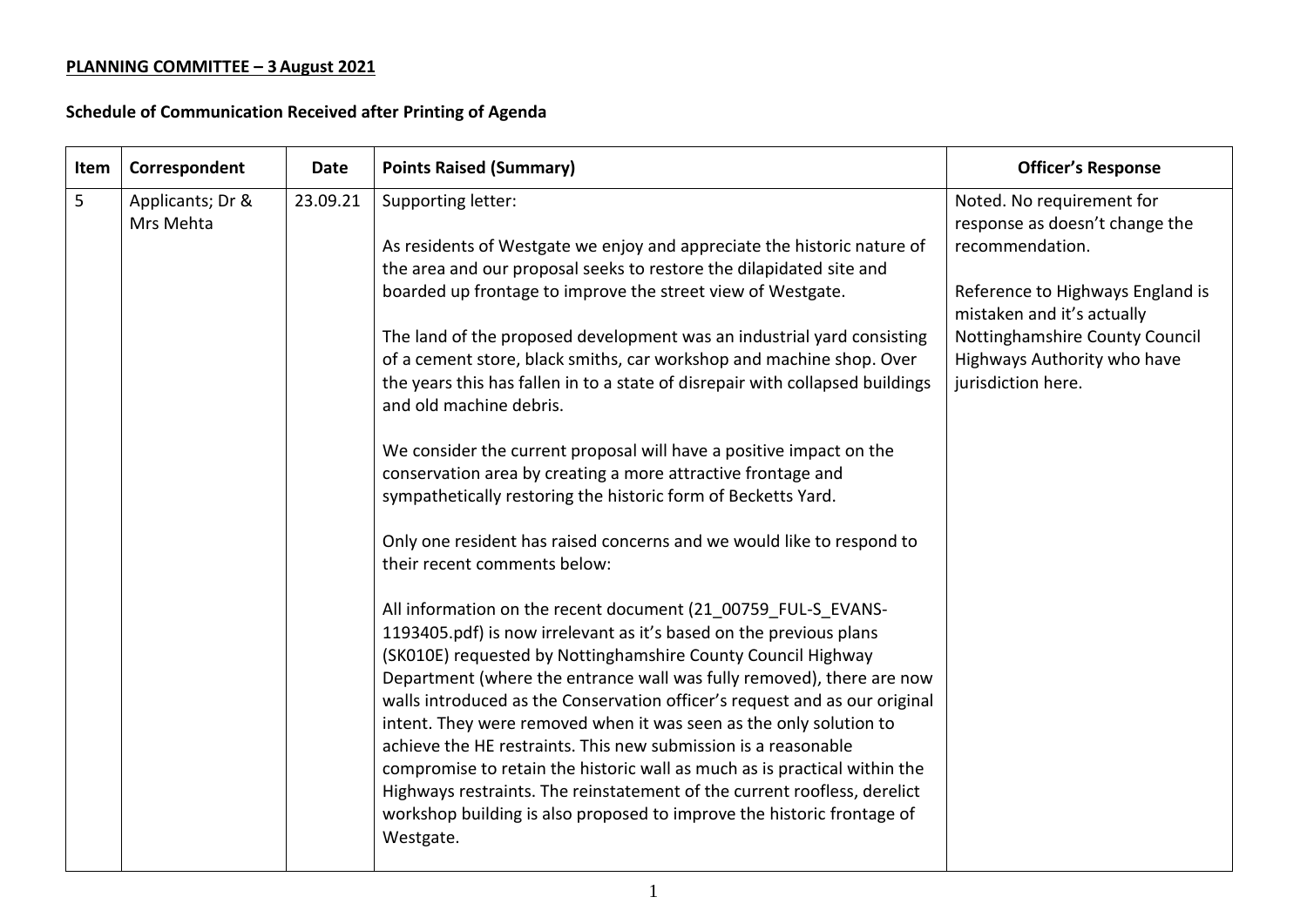| Item | Correspondent | Date | <b>Points Raised (Summary)</b>                                                                                                                                                                                                                                                                                                                                                                                                                                                                                                                           | <b>Officer's Response</b> |
|------|---------------|------|----------------------------------------------------------------------------------------------------------------------------------------------------------------------------------------------------------------------------------------------------------------------------------------------------------------------------------------------------------------------------------------------------------------------------------------------------------------------------------------------------------------------------------------------------------|---------------------------|
|      |               |      | Highways requirements have been extensively discussed with Highways<br>England and the current plans (SK010F HIGHWAYS 1) have highways<br>support.                                                                                                                                                                                                                                                                                                                                                                                                       |                           |
|      |               |      | Historic Outbuilding. In our opinion the Historic Outbuilding does not<br>form part of the Westgate vista as it is significantly recessed behind<br>No.45. The outbuilding is mostly comprising of modern brick and is in a<br>significant state of disrepair. It is quite misleading to state only 10% is<br>modern brick.                                                                                                                                                                                                                              |                           |
|      |               |      | A survey previously carried out stated the following: "The brick and<br>pantiled outbuilding is in poor condition and requires a considerable<br>amount of work including rebuilding the brickwork and renewing the<br>roof." (Nigel Carnall, Barnes Chartered Surveyors: Report Dated<br>06.06.2019)                                                                                                                                                                                                                                                    |                           |
|      |               |      | The outbuilding is currently held up by scaffold support and poses an<br>imminent risk of collapse.                                                                                                                                                                                                                                                                                                                                                                                                                                                      |                           |
|      |               |      | The date a Conservation Area is designated does not mean only the<br>buildings present at the time are part of an area's heritage. There is a<br>significant period of time where buildings did exist here and as per the<br>neighbours previous report some of these buildings (although he calls<br>them sheds) were still in existence up until last year "The sheds were<br>standing up until 2020 when they fell into disrepair. The walls of these<br>sheds can still be seen." (21 00759 FULES EVANS-1193405.pdf). They<br>were walled buildings. |                           |
|      |               |      | The application is for a two bedroom house, not a four bedroom house.<br>The required parking is two spaces as stated in the Newark & Sherwood                                                                                                                                                                                                                                                                                                                                                                                                           |                           |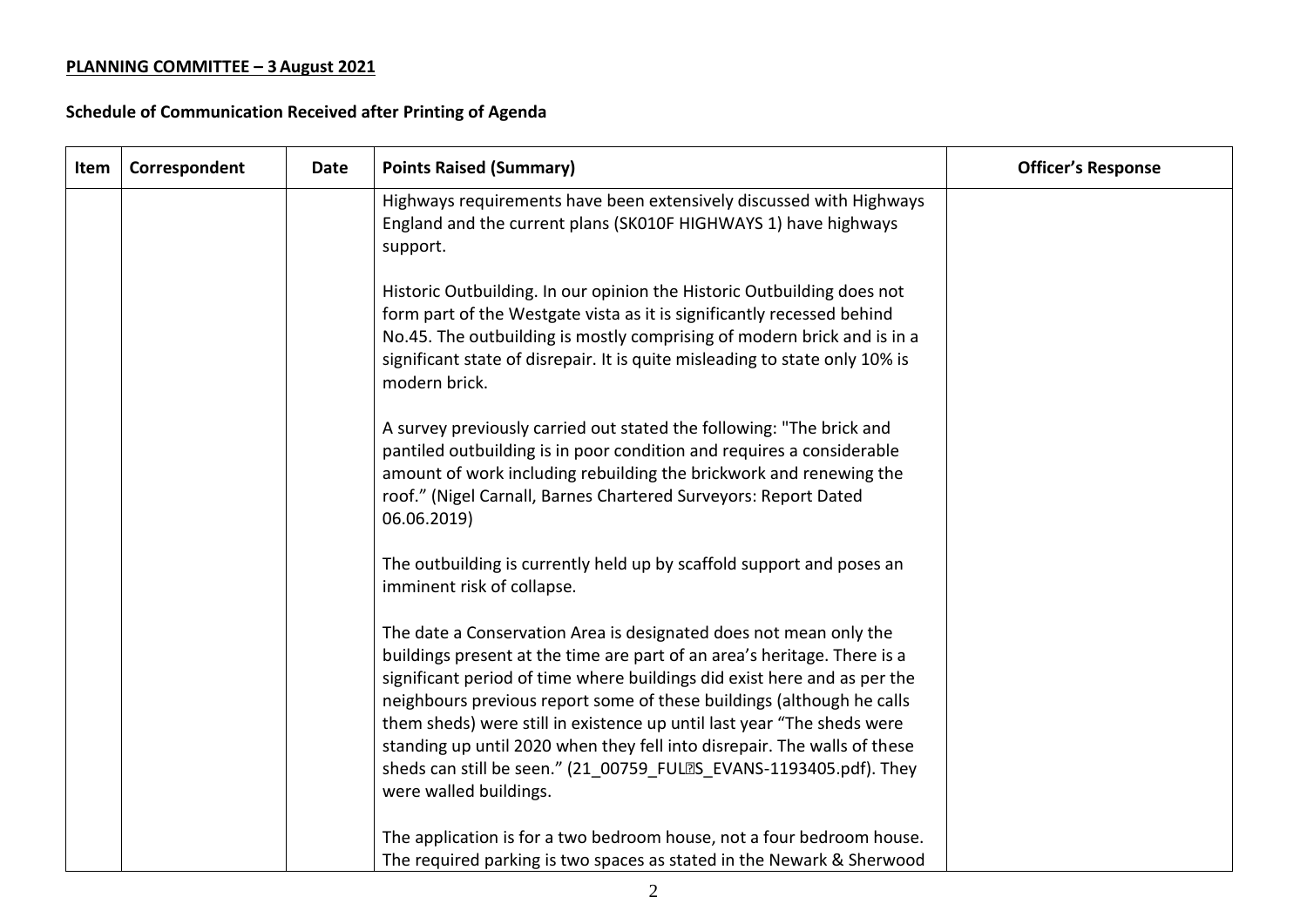| Item | Correspondent                | Date     | <b>Points Raised (Summary)</b>                                                                                                                                                                                                                                                                                                                                                                                                                                                                                                                                                                                                         | <b>Officer's Response</b>               |
|------|------------------------------|----------|----------------------------------------------------------------------------------------------------------------------------------------------------------------------------------------------------------------------------------------------------------------------------------------------------------------------------------------------------------------------------------------------------------------------------------------------------------------------------------------------------------------------------------------------------------------------------------------------------------------------------------------|-----------------------------------------|
|      |                              |          | local development framework residential cycle and car parking standards<br>& design guide final draft January 2021                                                                                                                                                                                                                                                                                                                                                                                                                                                                                                                     |                                         |
|      |                              |          | We followed the recommendations from the officers during the Pre-App<br>and have worked closely with the planning department throughout this<br>process. The planning officer has recommended approval and the<br>proposal is therefore considered to be in accordance with the local<br>development plan.                                                                                                                                                                                                                                                                                                                             |                                         |
|      |                              |          | We therefore respectfully request that you support the planning officer's<br>recommendation of approval                                                                                                                                                                                                                                                                                                                                                                                                                                                                                                                                |                                         |
| 5    | Neighbours at 47<br>Westgate | 29.07.21 | Comments in support (summarised):<br>Parking:<br>There is barely enough space for two cars as existing with cars frequently<br>overlapping the yellow lines. Know from experience the significant safety<br>advantage of having no vehicles parked there, in terms of traffic<br>emerging westwards from Nottingham Road. We are therefore<br>comfortable with the resulting loss of a parking space.<br>Although there is plenty of space for 4 cars to park in front of Nos 45-49,<br>drivers are sometimes inconsiderate, leaving room for only 3. White<br>demarcation lines would help considerably to ensure all 4 spaces can be | Noted. No officer response<br>required. |
|      |                              |          | used.<br>Safety:<br>On numerous occasions, vans/trucks/lorries have used the existing no.45<br>driveway to make deliveries. This has been achieved by reversing down<br>the drive, enabling a forwards departure. There have been no accidents<br>at all at this spot in the last 26 years, despite the very narrow driveway                                                                                                                                                                                                                                                                                                           |                                         |